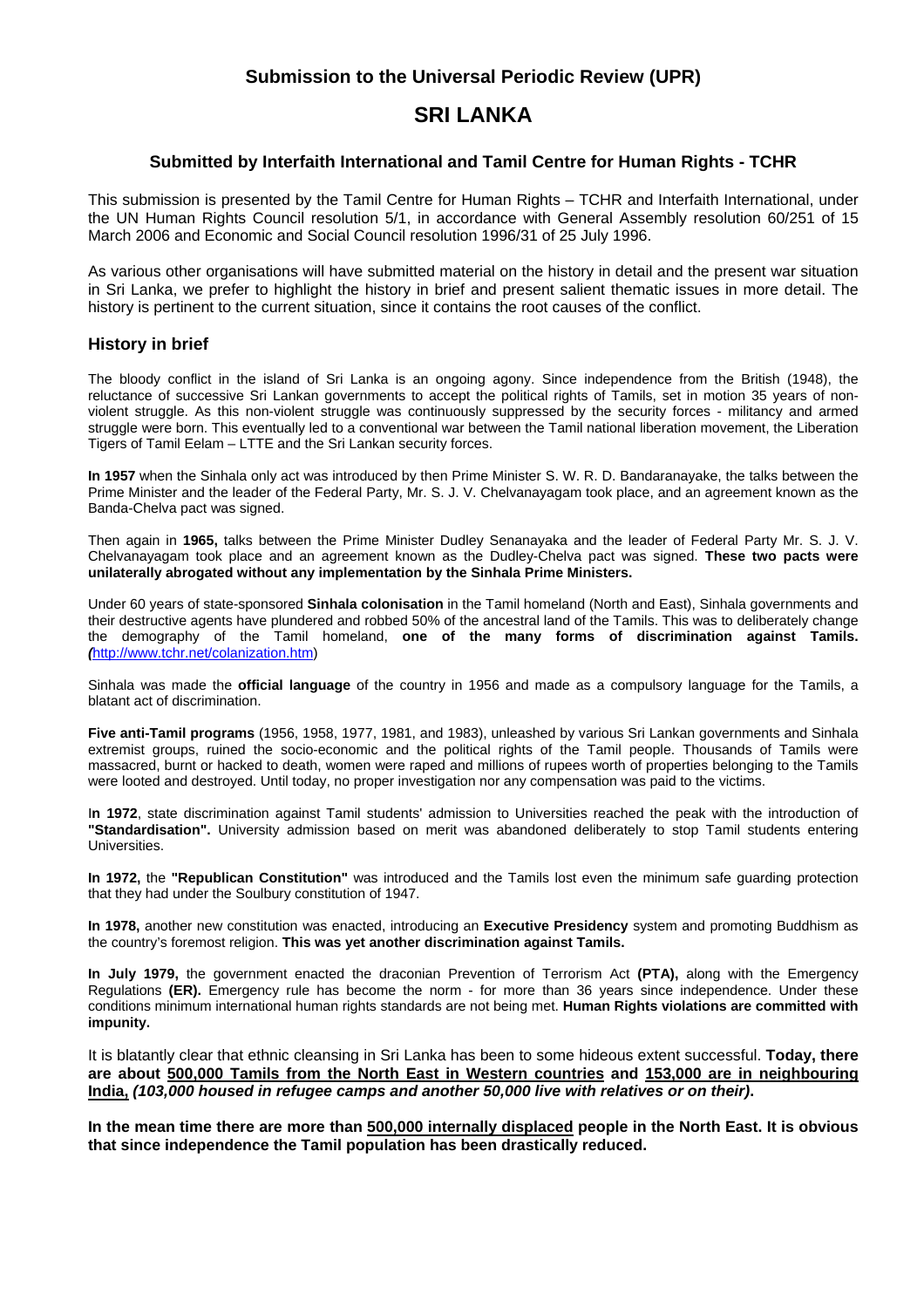#### **Religious Intolerance**

Since independence in 1948, the Sinhala numerical majority in (Ceylon) Sri Lanka, has claimed this island as a Buddhist country.

Sri Lanka's Constitution of 1978 - Chapter II Buddhism , Article 9, says "The Republic of Sri Lanka shall give to Buddhism the foremost place and accordingly it shall be the duty of the State to protect and foster the Buddha *Sasana*,…….."

In the recent past, attacks and vandalism against Christian Churches in Sri Lanka have intensified. Christian Churches have been stoned, burned and vandalised by mobs led by Buddhist monks. Also Pastors' residences have been attacked and worshippers have been beaten.

In many parts of Sri Lanka, anti-Christian demonstrations have been organised by Buddhist Monks and handbills against the Christian Churches have been distributed. Demonstrators have issued an ultimatum to the Churches to cease their activities in those areas.

TCHR has collected information on 89 attacks and arson attacks on Christian Churches in Sri Lanka. http://www.tchr.net/religion\_churches2.htm

These attacks on Christian Churches and worshippers were well organised by politicised Buddhist Monks. The Police and other government security forces are turning a blind eye. There have been occasions when attacks have even taken place in the presence of Police and Army personnel. There have been very few incidents where the Police have taken action against mobs and Buddhist Monks.

Attacks on Christian Churches and Hindu Temples are nothing new in Sri Lanka. They have been taking place for decades.

According to the statistics collected by TCHR, in the North-East, 2076 Hindu Temples and 299 Christian churches in the North (http://www.tchr.net/religion.html) have been damaged and destroyed in Aerial bombings and shelling. Also many killings and massacres have taken place in Churches, Temples and Schools.

It is deplorable that these attacks and arson attacks on Christian Churches and Temples have neither been investigated, nor even recorded, in the government books !

Since the present President came to power, Sinhalisation and ethnic cleansing has been rampant in the North East. Statues of Buddha are planted everywhere in the Tamil herediatary regions, the names of Tamil villages are renamed with Singhalese names and the Tamils and Muslims who lived for centuries in the North East are chased away over night, while the Singhalese are settled, according to an overt plan to change the demography of the North East.

On 15 May 2005, a large **statue of Buddha** was illegally erected overnight in the Eastern town of Trincomalee with the help of the Sri Lanka security forces.

#### **Discrimination against Tsunami victims**

A massive human tragedy was caused by the tsunami tidal waves, which devastated much of the coastline of Southern and South East Asia on 26<sup>th</sup> December 2004. In Sri Lanka, the North East part of the island was the worst affected areas. But *the government of Sri Lanka paid less attention to the devastation and loss of life caused by the tidal waves in the North East.* 

On 27 December 2004 the Sri Lankan government appealed through its embassies for international emergency assistance. Countries in the European Union, the USA, India, Russia, Israel and several other countries and international NGOs responded, sending assessment teams and emergency supplies. The international help rendered to Sri Lanka has not reached many affected people in the North East*.*

Many Tamil parliamentarians have criticised the way the government is handling the situation in the North East, saying that the government is "callously ignoring the plight of thousands in the North East hit by Tsunami".

The international community poured money generously into tsunami relief funds, and rightly insisted that there should be a joint mechanism to distribute relief and funds for reconstruction. Hopes seemed to be fulfilled when eventually on June 24<sup>th</sup> 2005, the Post-Tsunami Operational Management Structure (P-TOMS) MOU was signed by the government of Sri Lanka and the LTTE.

However, hopes of imminent joint working were soon dashed. The Supreme Court on 15<sup>th</sup> July 2005 issued a stay order suspending four key provisions of the newly agreed P-TOMS, upholding a petition filed by Sinhala extremists in which they claimed that their fundamental rights enshrined in the constitution were infringed, and that they wanted the P-TOMS declared null and void

#### **Internally Displaced People - IDPs**

As there are about 500,000 IDPs living in their temporary camps for more than a decade, a Fundamental Rights Violation application was filed in May 2006 and Sri Lanka's Supreme Court ordered that IDPs to be resettled in their residence. But the Sri Lanka military stationed in Jaffna objected to this decision as the IDPs cannot be resettled in areas known as High Security Zones.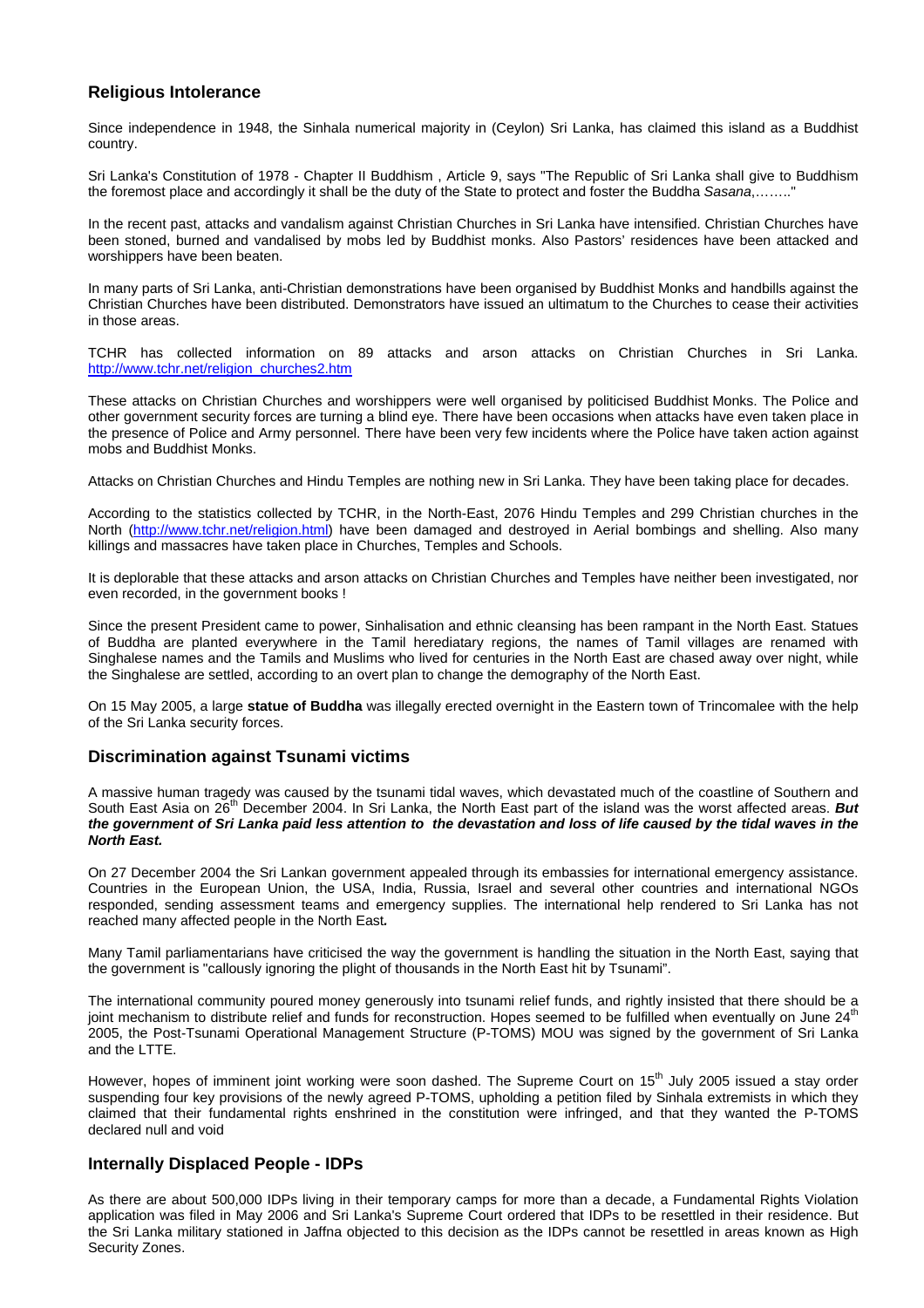#### **Biased Judiciary**

From time to time, the Sri Lankan judiciary serve the needs of the government. It is well known that the judicial system in Sri Lanka is biased. More than 90% of the judges of the Supreme Court are Singhalese.

The judgement of the Supreme Court in 2005, on the illegally erected statue of Buddha in the Eastern town of Trincomalee and the case against the Tsunami agreement – PTOMS, which aimed to ensure equal distribution of Tsunami aid to the worst affected North East, have proved the biased nature of judgements from the Supreme Court. Both cases denied justice to the Tamils.

For more than a few millennia, predominantly Tamils have lived in the North and East – their hereditary land. The merger of the North Eastern province took place on 8 September 1988, *under an international agreement,* signed between India and Sri Lanka on 29 July 1987. Under this agreement, the North and East were merged by a special decree of the Executive President of Sri Lanka. The Sri Lankan constitution does not require any parliamentary endorsement to any decision made by the Executive President.

Eighteen years after this merger, the demand for the de-merging of these two provinces was filed and on 16 October 2006, the Supreme Court delivered its decision that the merger of these two provinces by the then President was invalid.

In the few cases where security personnel were found guilty in the High court, judgements have been reversed by Sinhala judges in the Supreme Court.

#### **For example,**

(1) On the 25 October 2000, Sinhala thugs stormed a rehabilitation centre in Bindunuwewa with the help of the Police, housing more than 50 Tamil detainees. They hacked and clubbed to death 26 Tamil political detainees with knives, machetes, axes and iron rods and then set fire to the whole centre.

In this case, five accused including two police officers were convicted and sentenced to death by the specially constituted High Court Trial-at-Bar. Later all five accused were acquitted in a five- member bench of the Supreme Court comprised of all Sinhala judges. **Impunity remain a serious problem in Sri Lanka.** 

(2) **On 5 August 2006,** 17 NGO workers of Action Contre La Faim – ACF (Action Against Hunger) a French organisation - were killed by the Sri Lankan army in Muttur. So far, no proper investigation has been held.

Maj. Gen. Ulf Henricsson, who headed the unarmed Sri Lanka Monitoring Mission (SLMM) said that "I have experienced this in the Balkans before. When you're not let in, it's a sign that there's something they want to hide. .... "You have a lot of time to clear it up. If there was clear evidence for the LTTE to have done it, why not let us in to see it? I think the government makes the situation worse for themselves, because the truth will come out."

### **Colonisation**

Since the independence (1948) of this island, the Prime Ministers and the Presidents have had a secret unit for the Singhalisation of the Eastern province. This is not even known to all cabinet Ministers. Sinhala colonisation was the main agenda and in order to achieve this task - Special Task Force (STF), Home Guards, and special units with Island Reconvicted Criminals (IRCs) were created within the Sri Lanka Army. Sri Lanka's Land Development Department, Irrigation Department and Agricultural Department also play a crucial role in this process. Presently the Ethnic cleansing in the East, especially in Trincomalee is in full swing with various programmes - deliberate military attacks, mass murder and the destruction of properties. **(http://www.tchr.net/reports\_visite\_2004.htm)** 

### **Conclusion**

- *In fact, Sri Lanka has submitted a pledge to the HRC which is a long way from addressing the deteriorating human rights record in Sri Lanka. If it were really committed to human rights, it would pledge to sign and ratify the Rome Statute of the International Criminal Court – (ICC).*
- *Sri Lanka should accept an International Human Rights Monitoring body.*
- *Sri Lanka should accept the Ceasefire Agreement signed on 22 February 2002 and implement it fully.*
- *Should find a durable political solution to the bloody ethnic conflict as soon as possible.*